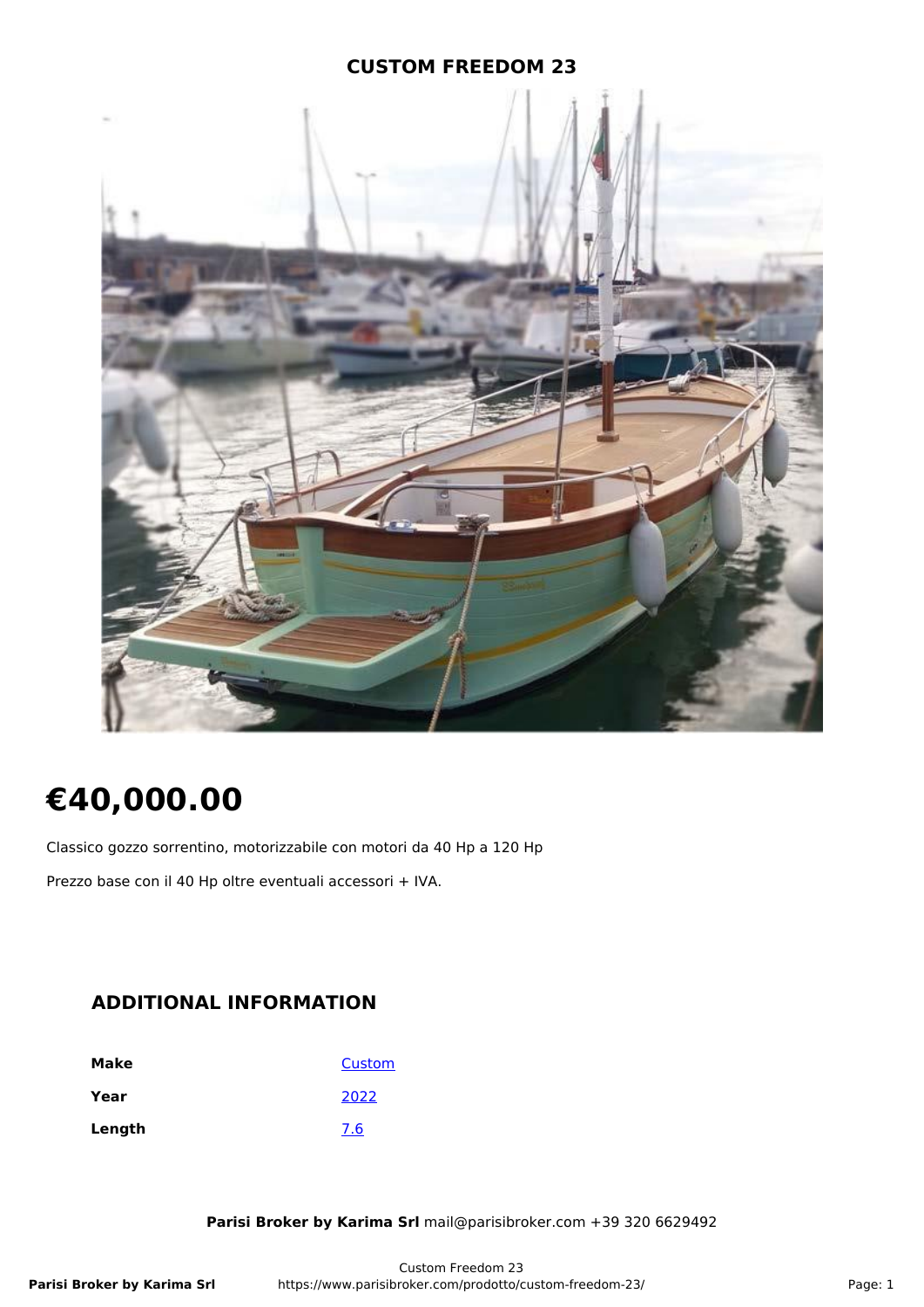| <b>Power</b> | Power                  |
|--------------|------------------------|
| Cruiser      | <b>Express Cruiser</b> |
| Condition    | <b>New</b>             |
| Location     | П                      |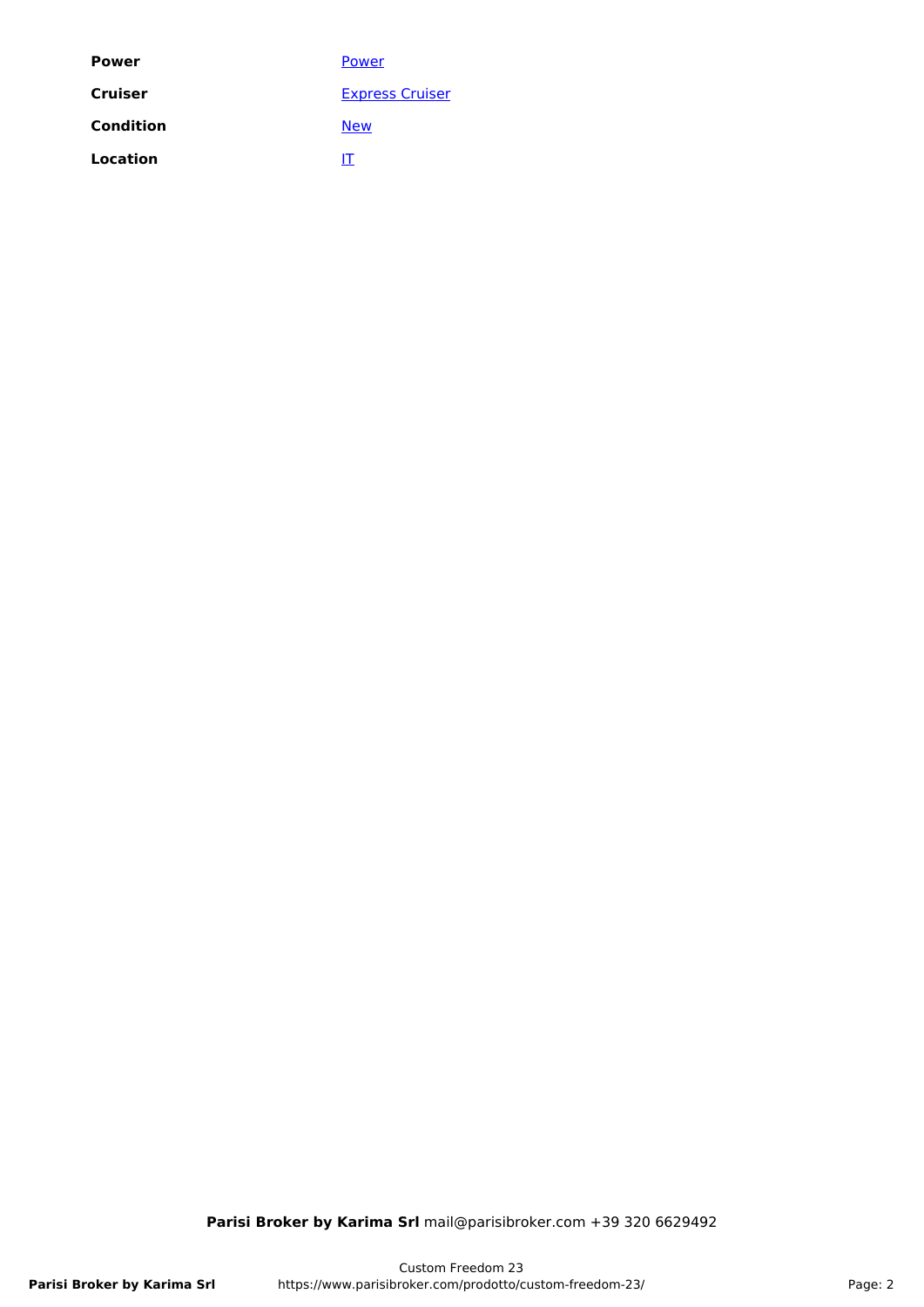# **PRODUCT DESCRIPTION**

### **2022 Custom Freedom 23**

Classico gozzo sorrentino, motorizzabile con motori da 40 Hp a 120 Hp

Prezzo base con il 40 Hp oltre eventuali accessori + IVA.

# **BASIC BOAT INFO**

| Price:        | 40000               |
|---------------|---------------------|
| Tax Status:   | <b>N/A Not Paid</b> |
| Make:         | Custom              |
| Model:        | Freedom 23          |
| Year:         | 2022                |
| Condition:    | New                 |
| Category:     | Power               |
| Builder:      |                     |
| Designer:     | <b>Displacement</b> |
| Construction: | <b>Fiberglass</b>   |

# **PROPULSIONE**

### **Engine #1**

| CMD                    |
|------------------------|
| НP                     |
| diesel                 |
| 40 hp                  |
| Inboard                |
| <b>3 Blade, Bronze</b> |
|                        |
|                        |
|                        |
|                        |
|                        |
| hp                     |
|                        |
|                        |
|                        |
|                        |

# **CARATTERISTICHE**

| Bussola:                       | ✓            |
|--------------------------------|--------------|
| Pompa di sentina<br>manuale:   | $\checkmark$ |
| Scaletta bagno:                | $\checkmark$ |
| Pompa di sentina<br>elettrica: | $\checkmark$ |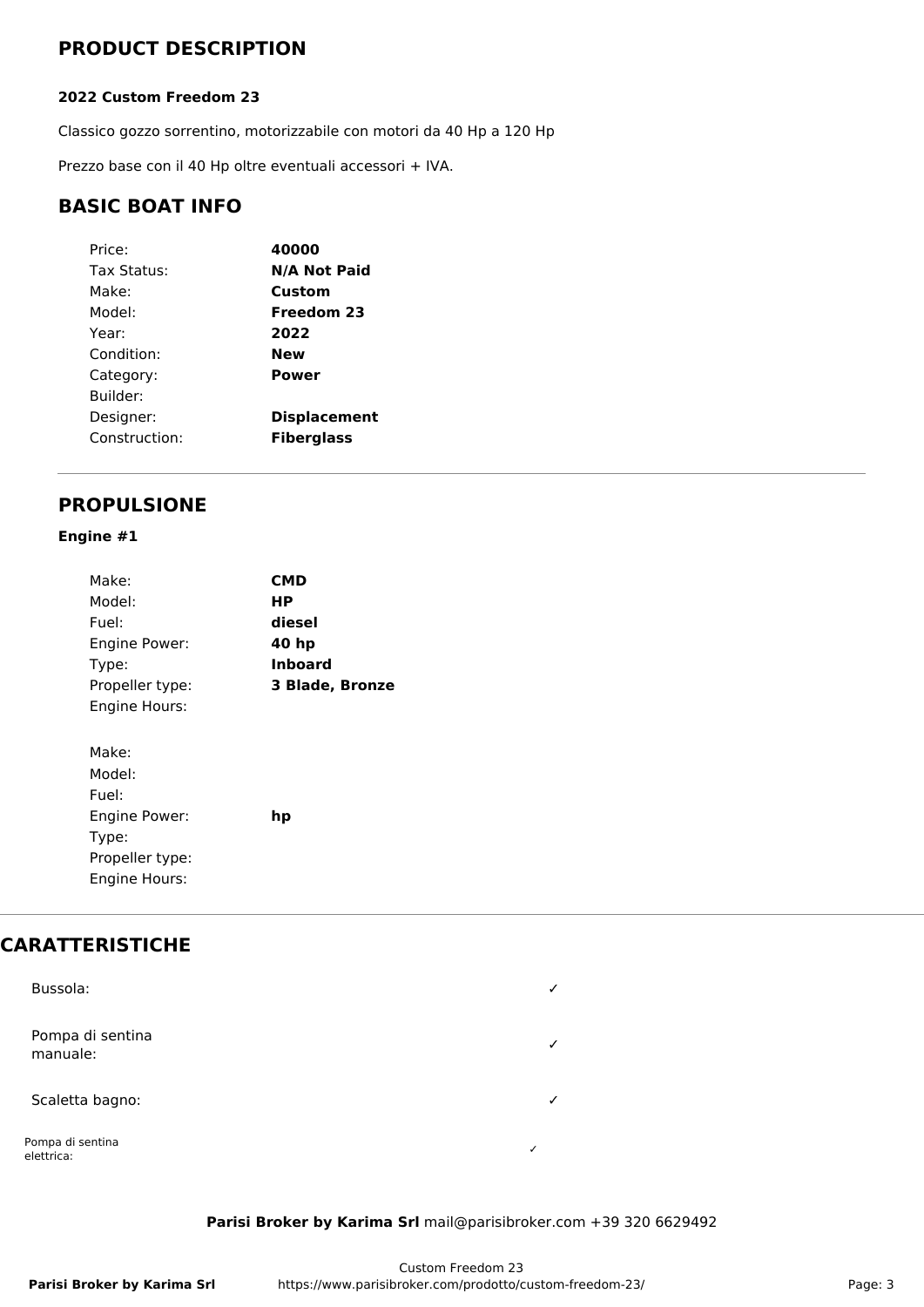### **MISURE**

#### **Velocità e distanza**

| Velocità di crociera: | 10 kn |
|-----------------------|-------|
| Velocità massima:     | 15 kn |
|                       |       |

#### **Dimensioni**

| Lunghezza totale:  | 7.6 m (24'9 ft)     |
|--------------------|---------------------|
| Lunghezza coperta: | 7.1 m (23'3 ft)     |
| Pescaggio massimo: | $0.65$ m $(2'1$ ft) |
| Baglio:            | $2.45$ m $(8 ft)$   |

#### **Varie**

| Portata sedute:     | persone         |
|---------------------|-----------------|
| Windlass:           | <b>Electric</b> |
| Portata zattera:    | persone         |
| Circuito elettrico: | 12V             |

#### **Serbatoi**

| Serbatoio acqua dolce: | 80 L |
|------------------------|------|
| Serbatoio carburante:  | 50 L |
| Serbatoio acque nere:  | L    |

#### **Sistemazioni**

| Cuccette singole: |  |
|-------------------|--|
| Cuccette doppie:  |  |
| Cuccette twin:    |  |
| Cabine:           |  |
| Toilets:          |  |

# **OTHER**

Heads Count: Maximum number of passengers: 8 Trim tabs: Drive Type:Direct Windlass Type: Electric Boat Class: Express Cruiser

# **ACCESSORI E DOTAZIONI**

Plancetta di poppa con scaletta bagno - Accessori extra:

Pultito di prua e battagliola di poppa inox, Impianto doccia, Verricello elettrico da 700 W completo di musone basculante con ancora e catena, Tendalino, Albero comprensivo di luci di navigazione, Elica di Prua, Pozzetto in teak, Coperta in teak. Tendalino.

# **DECLINAZIONE DI RESPONSABILITÀ**

La Società pubblica i dettagli di questa imbarcazione in buona fede e non può pertanto avvallare o garantire l'esattezza di tale informazione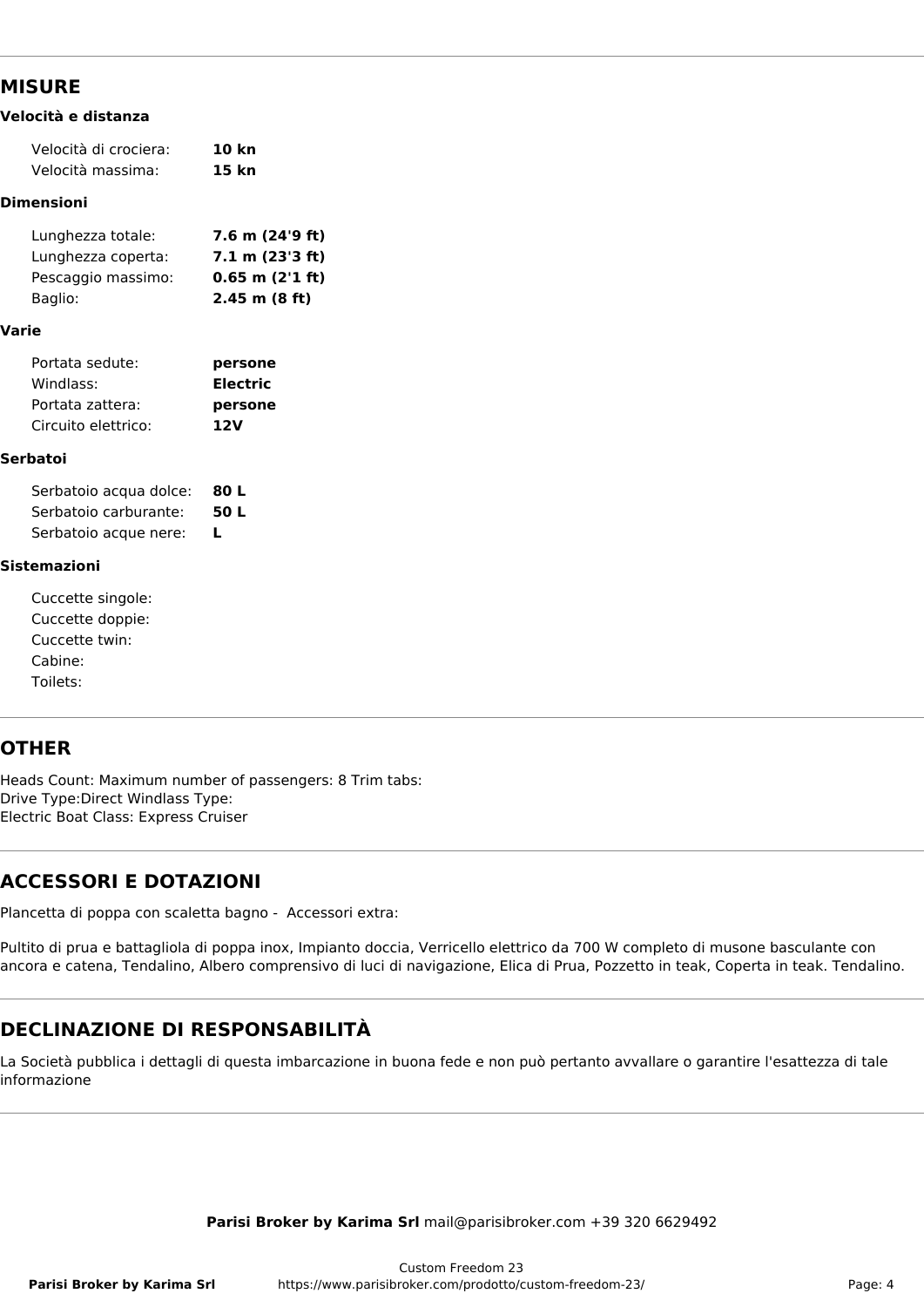# **DECLINAZIONE DI RESPONSABILITÀ**

www.parisibroker.com

### **DISCLAIMER**

The Company offers the details of this vessel in good faith but cannot guarantee or warrant the accuracy of this information nor warrant the condition of the vessel. A buyer should instruct his agents, or his surveyors, to

investigate such details as the buyer desires validated. This vessel is offered subject to prior sale, price change, or withdrawal without notice.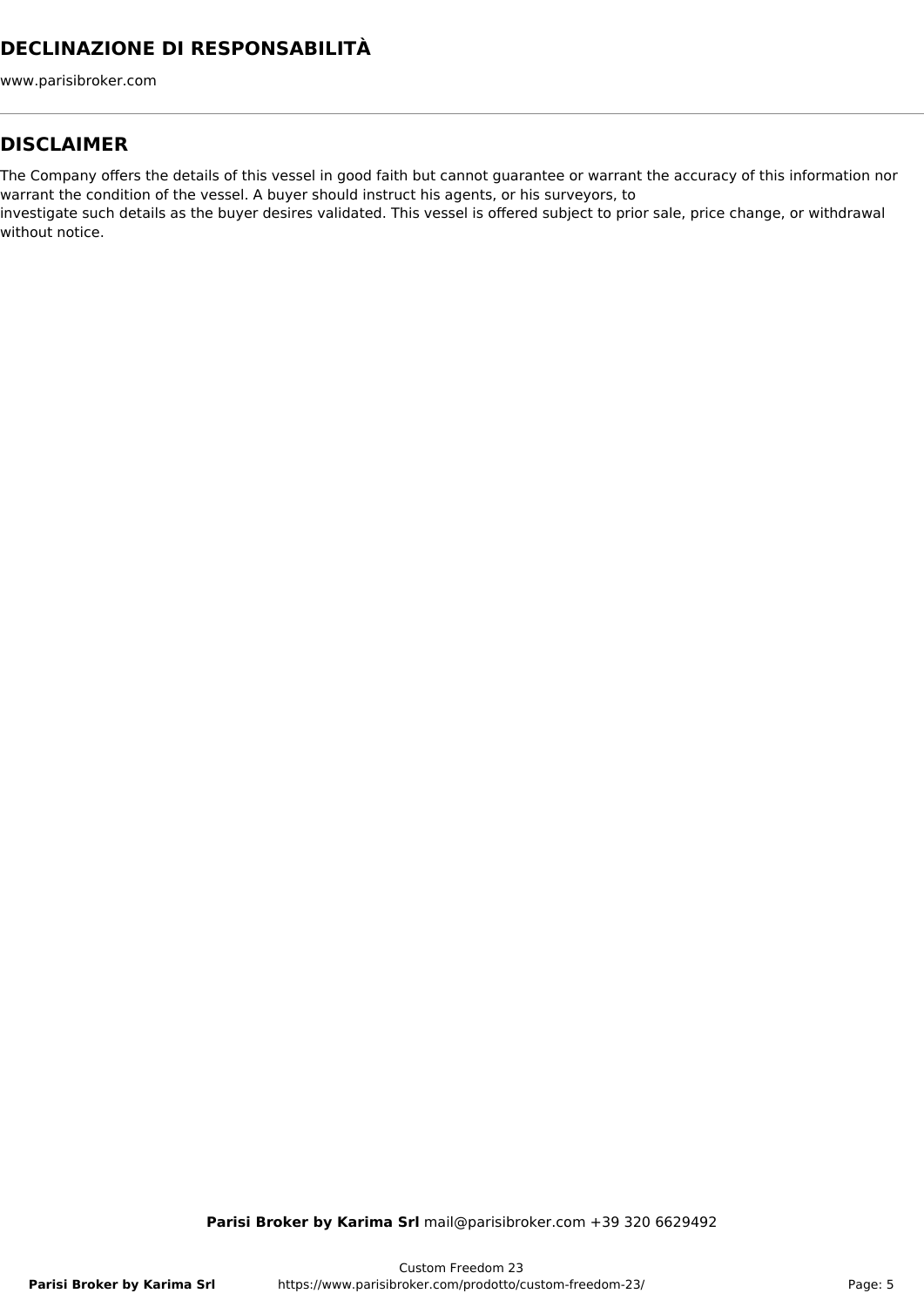### **GALLERY IMAGES**

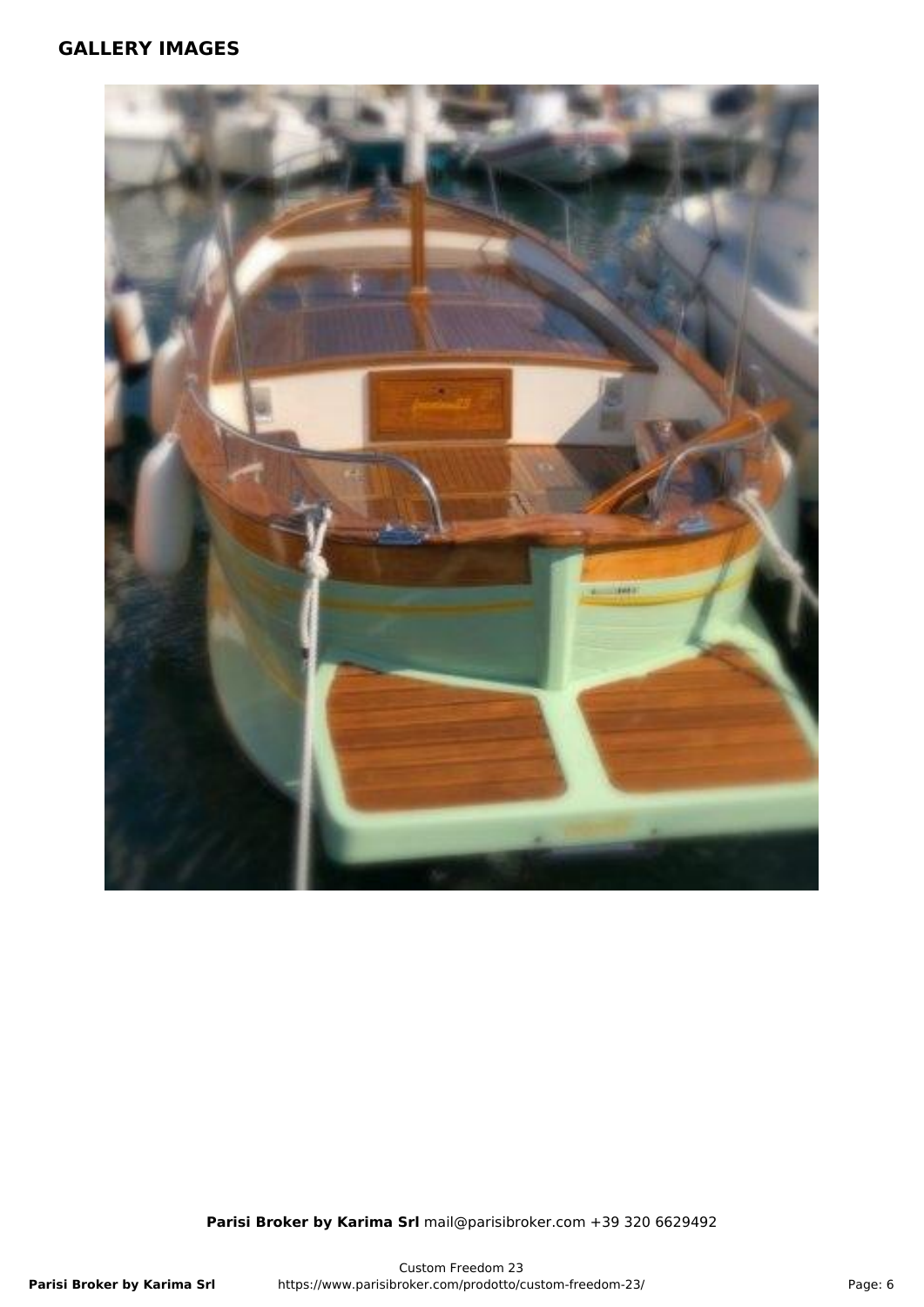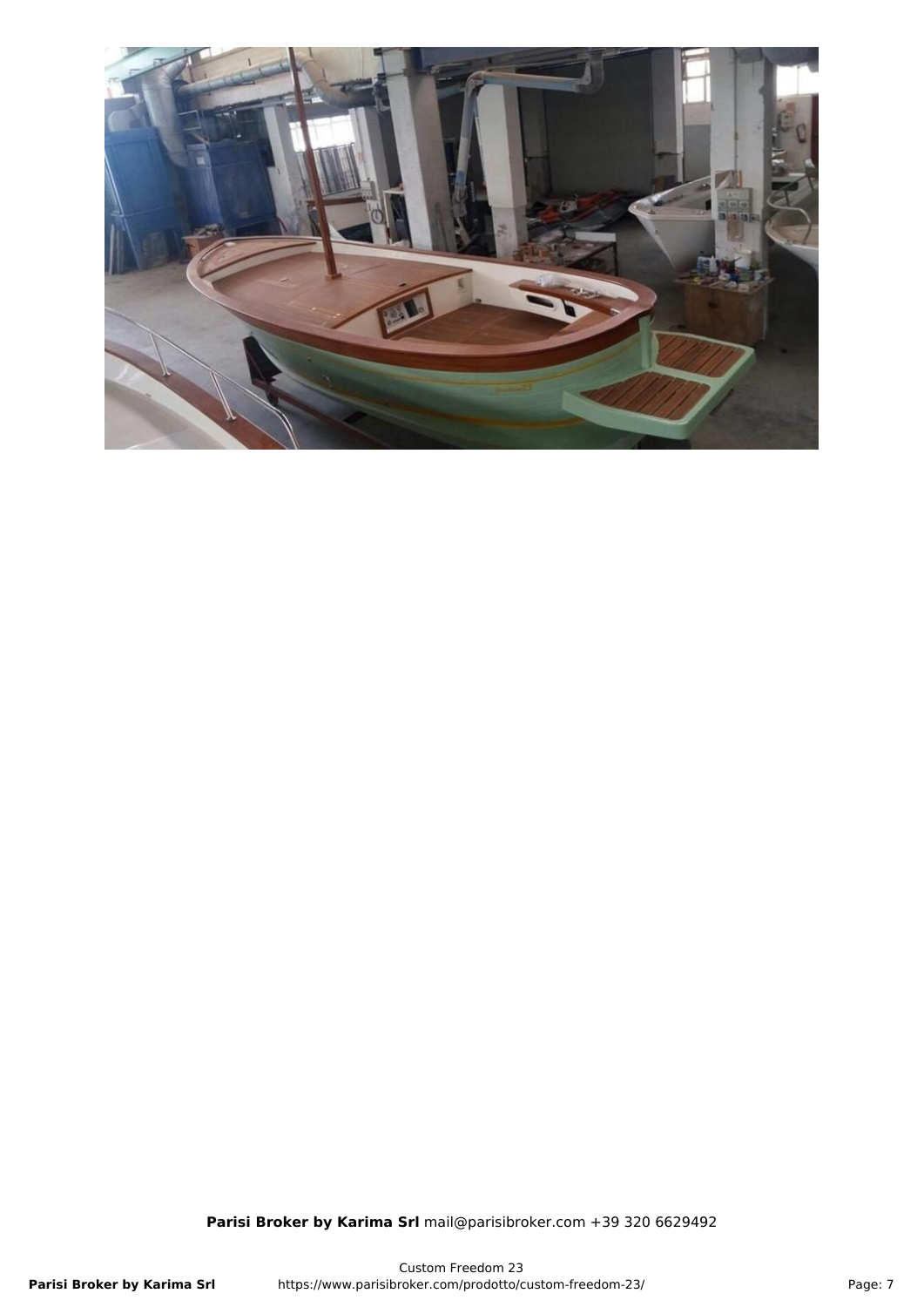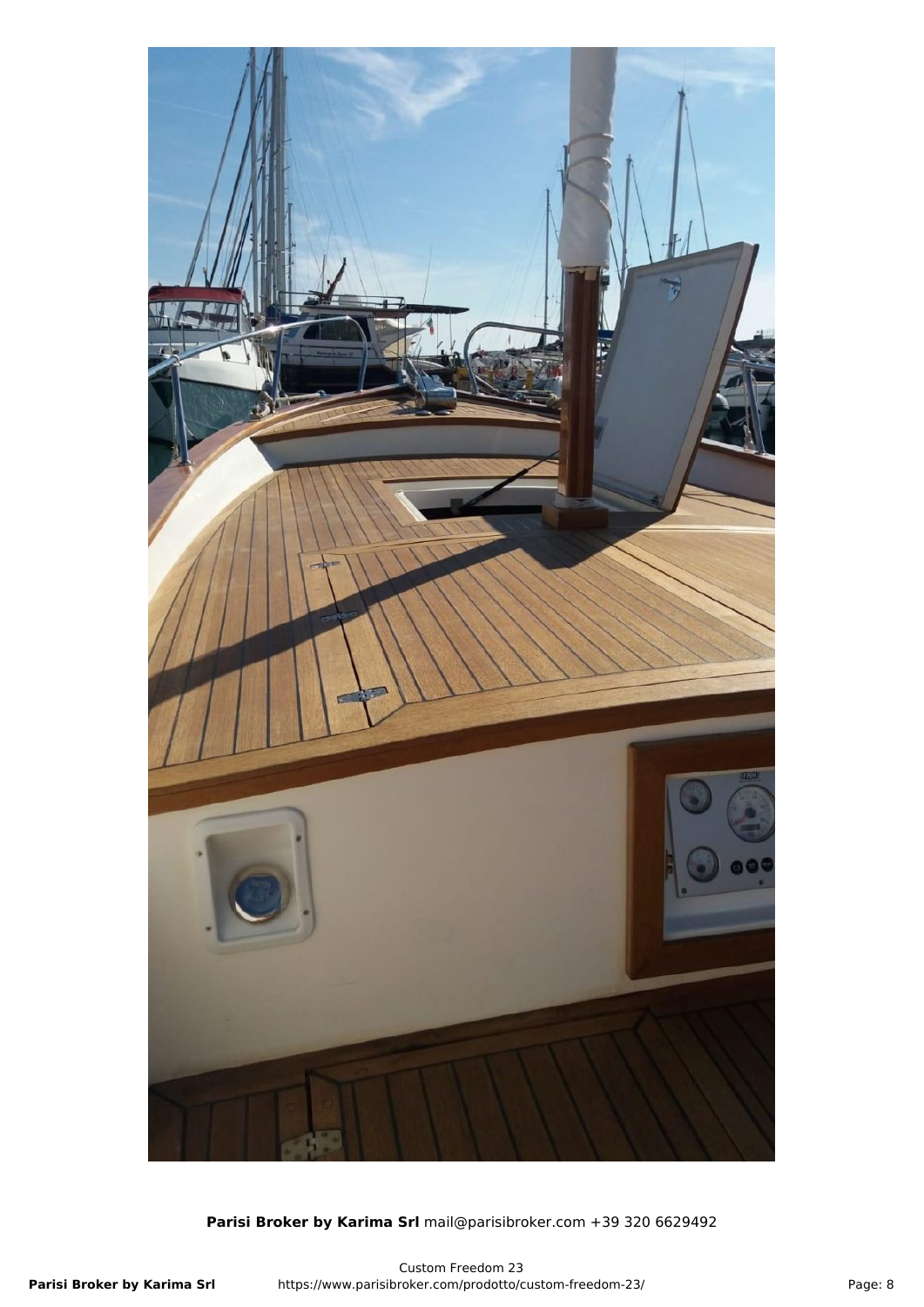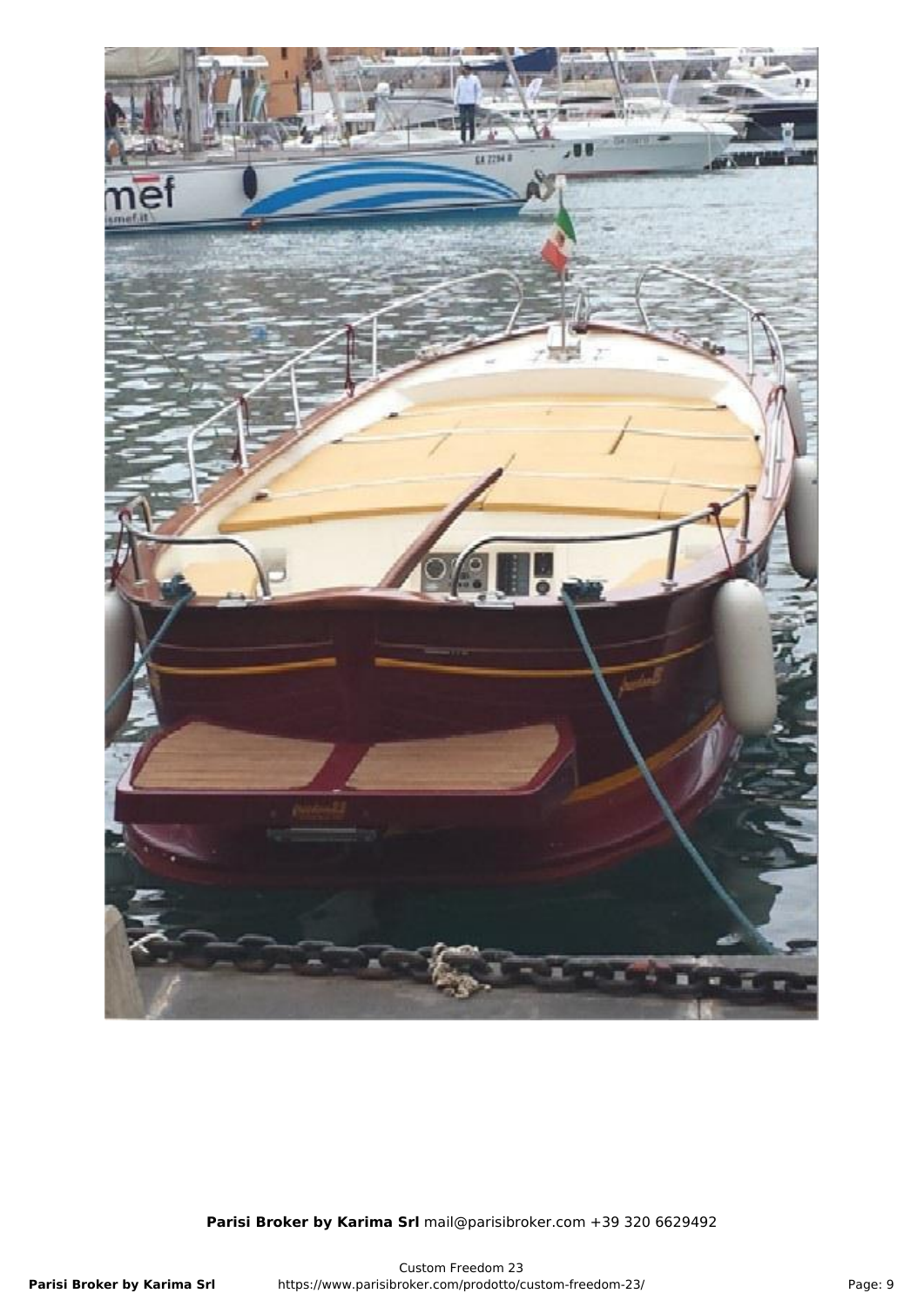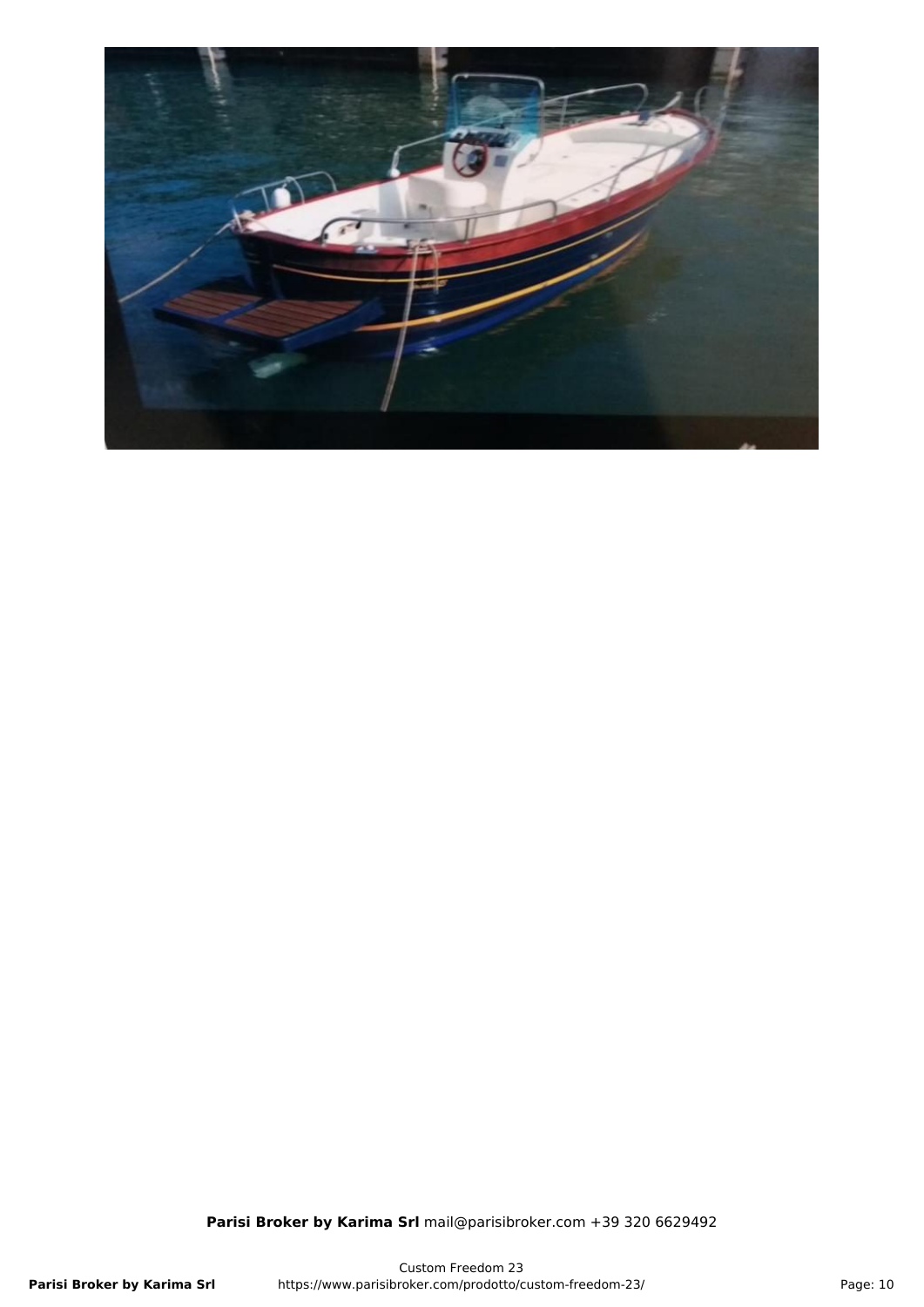